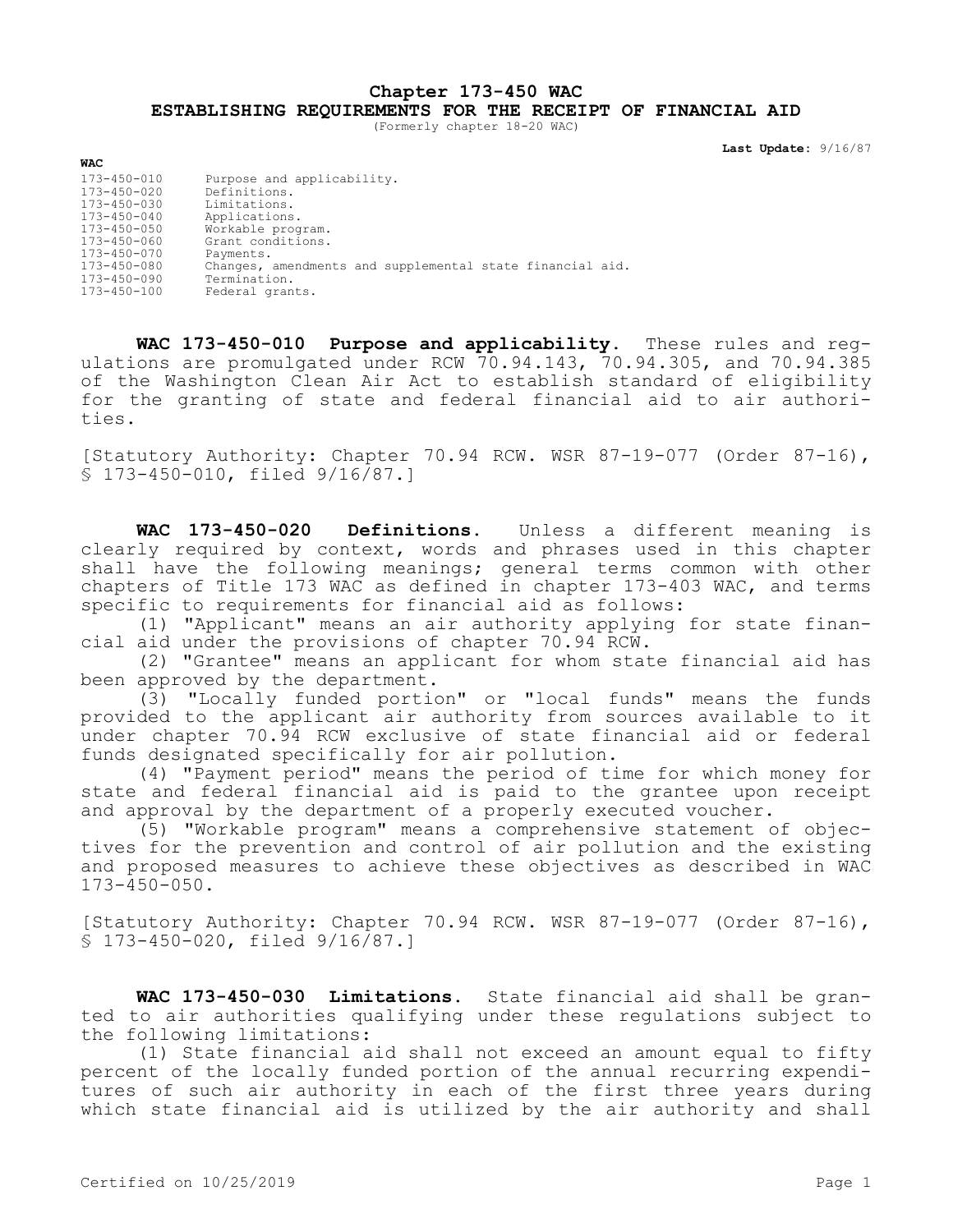not exceed an amount equal to one hundred percent of the locally funded portion in each following year.

(2) The department may limit the amount of financial aid available to a grantee when it becomes necessary due to the lack of sufficient funds available for distribution to meet the needs of all qualified grantees throughout the state.

(3) The department may limit the amount of financial aid to less than the amount for which the applicant applies when the department determines that proposed items of expenditure are not consistent with air pollution control program needs in the applicant's area of jurisdiction, or are not in the best interests of a coordinated statewide air pollution control program, or where such items of expenditure duplicate the responsibilities and activities of the department.

[Statutory Authority: Chapter 70.94 RCW. WSR 87-19-077 (Order 87-16), § 173-450-030, filed 9/16/87.]

**WAC 173-450-040 Applications.** Applications for state financial aid shall be prepared and submitted on forms specified by the department under the following conditions:

(1) Applications shall be filed with the department and the department shall take action as to the disposition of an application within sixty-five days of its first presentation. Applications shall be approved, denied, or deferred: Provided, That where action is deferred the applicant shall be advised of the reasons for such deferral and action shall be taken within a reasonable time.

(2) Applications must contain a statement of need for air pollution prevention and control in the applicant's jurisdiction.

(3) The applicant must describe a workable program and its objectives together with a proposed timetable of accomplishment.

(4) The application shall contain the budget of the air authority showing all anticipated revenue and sources of revenue, including requested state financial aid, and shall show proposed expenditures covering salaries, equipment and accessories, expendable supplies, travel, and such other information as may be deemed necessary by the department.

(5) Any air pollution control activity conducted by the applicant air authority during the twelve-month period immediately prior to the proposed grant period shall be described in the application, including funds budgeted and expended.

(6) It shall be the policy of the department in reviewing applications for state financial aid and in administering such financial aid to take into consideration the following factors:

(a) The implementation of coordinated statewide air pollution prevention and control.

(b) The responsibilities of the department with respect to its jurisdiction over any areas or type of air contaminant sources and for monitoring the movement of air contaminants throughout the state.

(c) The needs and financial capability of the air authorities in the various areas of the state and the relative effectiveness of the air authorities.

(d) The capability and reasonable potential of the air authorities to perform.

(7) The department will, from time to time, determine or estimate the amount of state financial aid that will be available and advise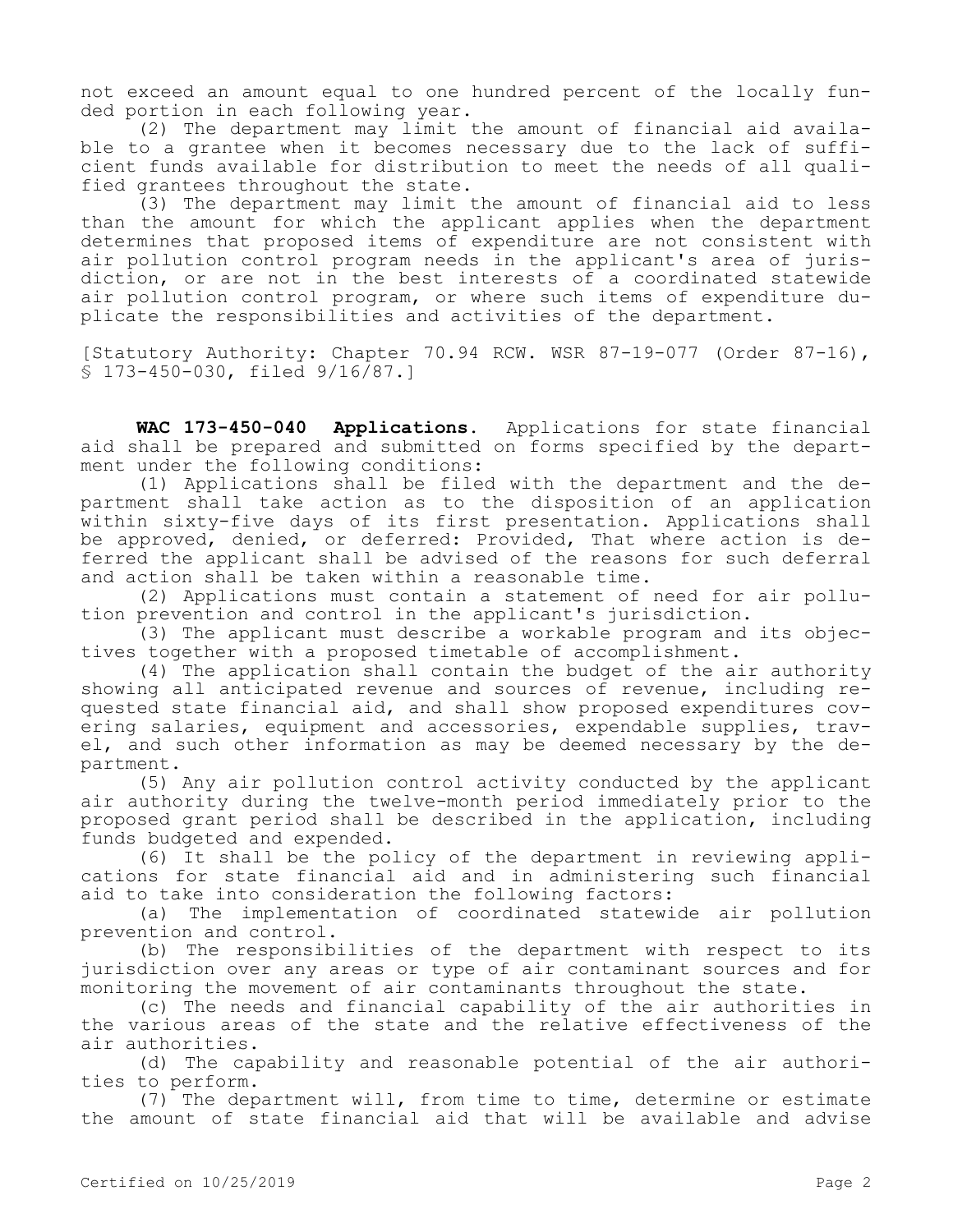the applicants, or potential applicants, as to the availability of such aid or supplemental aid.

[Statutory Authority: Chapter 70.94 RCW. WSR 87-19-077 (Order 87-16), § 173-450-040, filed 9/16/87.]

**WAC 173-450-050 Workable program.** The applicant shall provide sufficient information to show that its workable program is designed to provide for effective prevention and control of air pollution through an orderly progression of development, establishment, and improvement of air pollution control programs.

(1) The initial activity of an applicant shall be the development of a plan designed to provide an evaluation of existing and potential air pollution within the jurisdiction of the applicant, including a general inventory of the types of air contaminant sources and their relative contribution to the air pollution problem; to provide for the initiation of air quality surveillance appropriate to the air contaminant sources over which the applicant will have jurisdiction; and to provide for the development of regulations appropriate to the existing air contaminant sources or those which may be reasonably anticipated.

(2) The establishment and improvement of air pollution control programs which constitute the operating control activity of an applicant, shall be oriented to attaining compliance with requirements and regulations of the applicant with respect to air contaminant sources under its jurisdiction.

(3) Sampling and monitoring programs shall be oriented to surveillance for control purposes with respect to those air contaminant sources under the applicant's jurisdiction, except as may be requested by the department to supplement the statewide monitoring program.

(4) Budget for personnel, equipment and other operating expenses must be adequate to carry out the program during the grant period for which state financial aid is requested. Total funding from all sources shall provide, as a minimum, for the equivalent of one full time person: Provided, That the department may approve the sharing of personnel with another agency, the utilization of part-time staff, or persons under contract when these methods can be demonstrated as an effective means of carrying out the program and the purposes of the Washington Clean Air Act.

(5) The locally funded portion of the annual operating cost, budgeted and expended in any grant period for which application is made for state financial aid, shall not be less than the locally funded annual expenditure for air pollution control during the twelvemonths' period immediately preceding the proposed grant period, unless it can be demonstrated by the applicant that there were necessary nonrecurring expenditures in the previous period or that the program objectives and the purposes of the Washington Clean Air Act can reasonably be met with a reduced expenditure.

[Statutory Authority: Chapter 70.94 RCW. WSR 87-19-077 (Order 87-16), § 173-450-050, filed 9/16/87.]

**WAC 173-450-060 Grant conditions.** (1) No grant of state funds shall be made to any grantee for a period in excess of twelve months.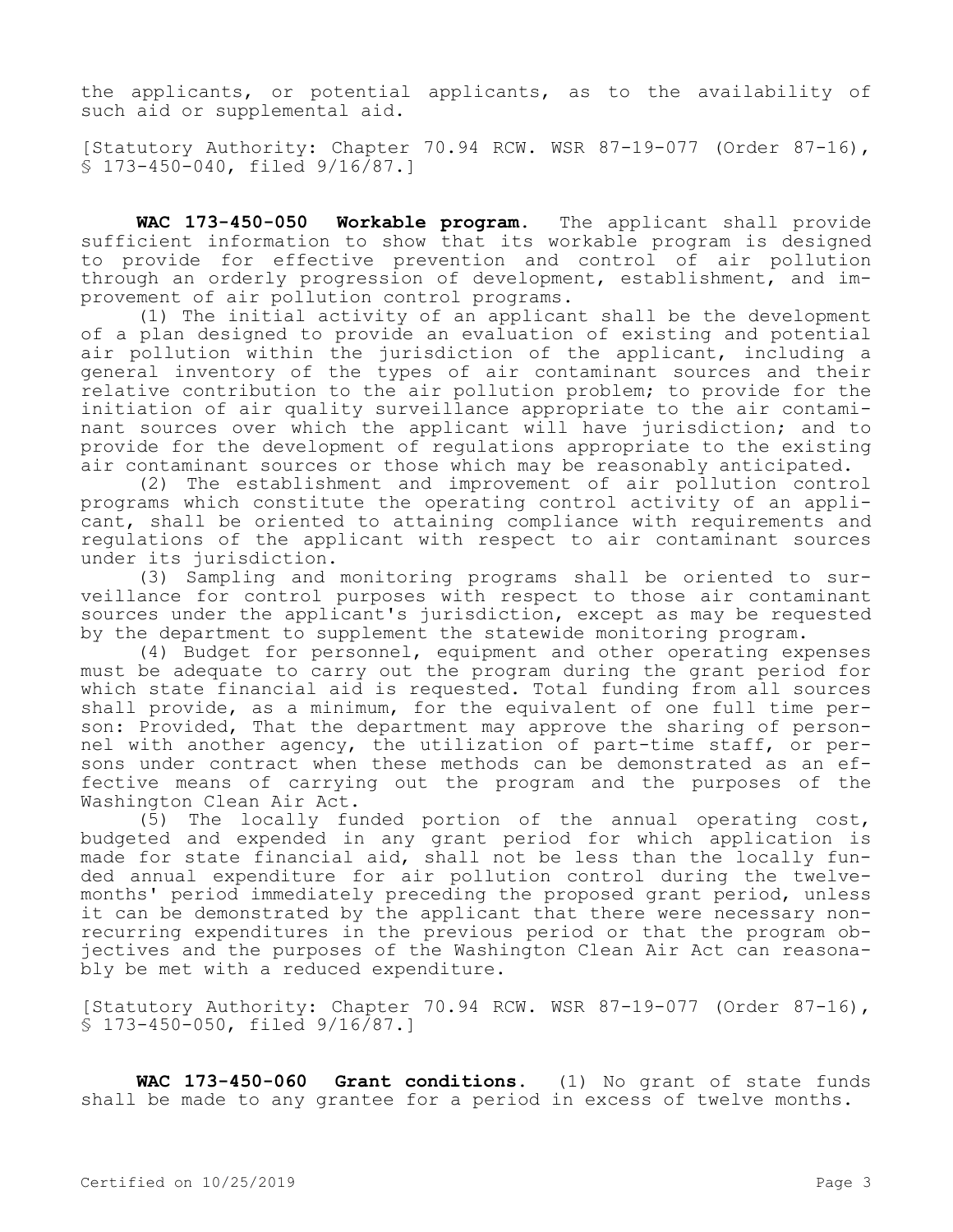(2) Any state financial aid granted shall be used solely for carrying out the program outlined in the approved application or approved amendment as provided in WAC 173-450-040 and 173-450-080.

(3) The grantee shall provide for and maintain such accounting, budgetary, and other fiscal procedures so as to assure the proper and efficient administration of funds. The fiscal records shall be such as to reflect currently the receipt and disposition of all funds including state financial aid. Such records and documents pertinent to the receipt and disposition of funds shall be kept available for review and audit.

(4) As a minimum the grantee shall submit quarterly financial and progress reports to the department.

[Statutory Authority: Chapter 70.94 RCW. WSR 87-19-077 (Order 87-16), § 173-450-060, filed 9/16/87.]

**WAC 173-450-070 Payments.** (1) Grantees shall initiate requests for payment of state financial aid for the appropriate payment period utilizing properly executed vouchers furnished by the department. The voucher shall state the requested amount of state financial aid and the expenditure of local funds during the payment period. Local funds expended for any item may be shown as the appropriate portion of the total expenditure when the expenditure properly includes the use of, or anticipates, reimbursement with federal or state grant funds.

(2) Upon approval of the voucher by the department, payment for the appropriate payment period shall be authorized.

(3) Payments of state and federal financial aid shall be made by way of reimbursement as contained in the annual agreement payment schedule or otherwise mutually agreed upon, and changed by an amendment to the annual agreement. All expenditures claimed for reimbursement shall be subject to audit.

(4) Final payment of state and federal financial aid shall be based upon approved vouchers applied to the entire grant period.

(5) Vouchers for the final payment period during a grant period shall be submitted by the grantee by the 15th day of July of that year.

(6) The department may withhold approval of the vouchers submitted by the grantee if it finds that said grantee has failed to comply with any of the grant conditions or any other requirement or condition imposed by these regulations or chapter 70.94 RCW, for a period not to exceed thirty days. If at the end of such period the matter has not been resolved and the department has not approved said vouchers, the grantee may request an administrative hearing before the department.

[Statutory Authority: Chapter 70.94 RCW. WSR 87-19-077 (Order 87-16), § 173-450-070, filed 9/16/87.]

**WAC 173-450-080 Changes, amendments and supplemental state financial aid.** (1) Changes in the workable program of a grantee during the grant period which would not substantially affect the workable program, nor increase the total cost to the state, and which are for the purpose of improving the operation and performance of the workable plan, may be made: Provided, That written approval in advance is obtained from the department.